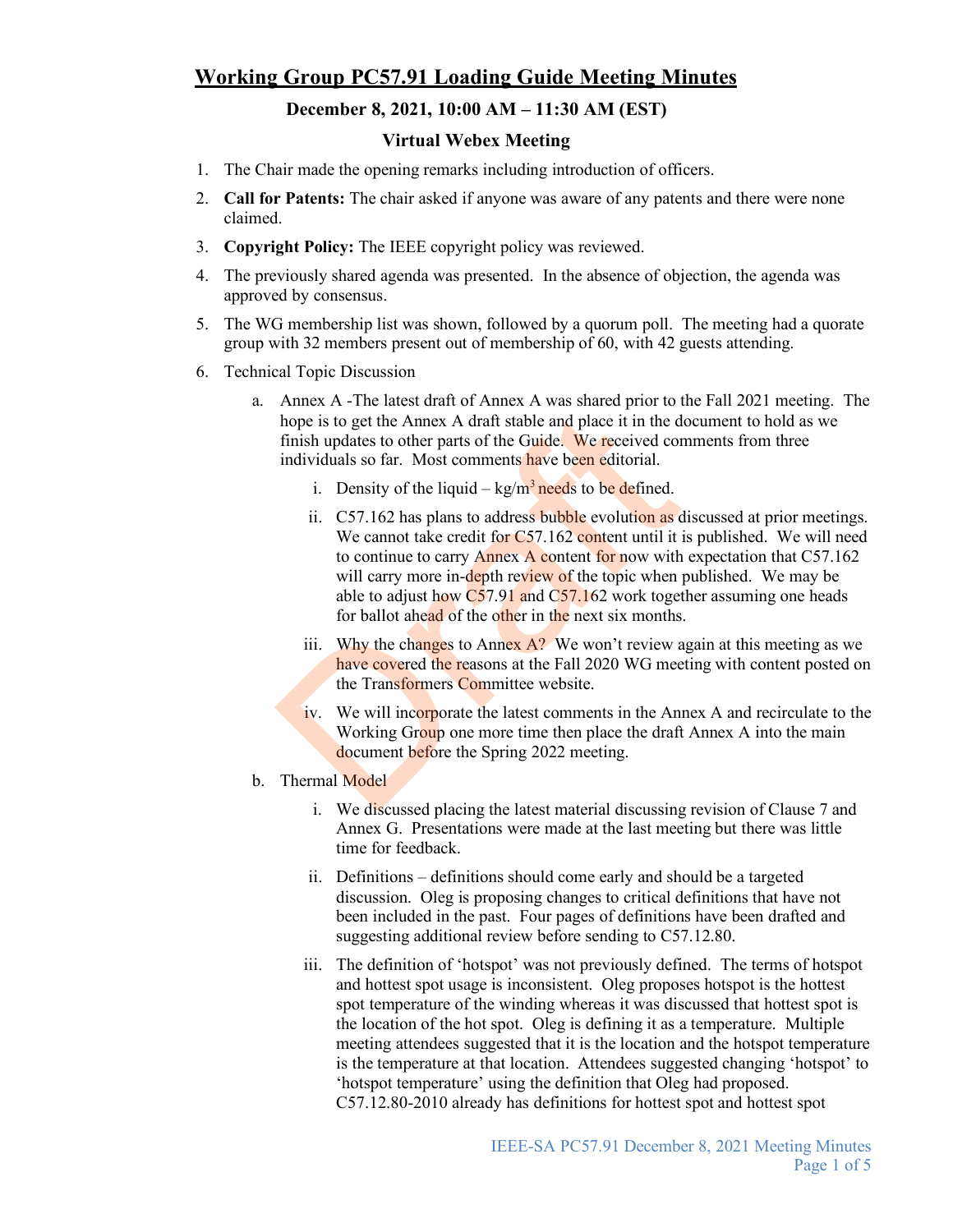temperature rise. The suggestion was made to use the definitions in C57.12.80 or suggest corrections if they need updated. Some of the definitions Oleg collected are from C57.12.80. We need to review again the hotspot definitions in C57.12.80 which says it sometimes is the temperature at a location but is stated as not recommended for use. Most of the community may use hotspot but as slang. The discussion continued that there are related definitions is already defined in C57.12.80 but hottest spot is not defined. Oleg's point is we need to choose terms then be consistent with usage. Bruce suggested we could continue to work on definitions then, as needed, send to C57.12.80 when developed for consideration. Bruce suggested a TF to work on definitions. We can circulate the definitions after the TF has time to work on them. Bruce made a motion and was seconded by Jeff Wright to "form a TF to review the definition of hotspot and hottest spot and related terms and make recommendations to send to WG C57.12.80" to form a definition. The motion passed without opposition. Those who volunteered included: Oleg Roizman, Bruce Forsyth, Jeffrey Wright, Ryan Musgrove.

- iv. Oleg also suggested the definitions that also need work is 'overload', 'relative aging rate', and 'remaining useful life (RUL) of a transformer.'
- v. We have the presentation from the Fall 2020 meeting that has been posted on the WG website. We have not received comments. We have not yet circulated draft Clause 7 text. We need input from working group members. The chair brought up that as a user, the concern may be any impact to existing ratings. We are fixing errors in the first place. We need to discuss how fixing these errors could impact ratings. Doing nothing should not be an option in Oleg's opinion. There was no objection to fixing the Clause 7 equation errors when discussed at the Fall 2021 (F21) meeting. The impact to ratings was shown in the heat maps shown in the F21 meeting. We need input if these comparisons need more discussion. We also need to discuss how to deal with the extra parameters such as stray losses. iv. Oleg also suggested the definitions that also need v<br>aging rate', and 'remaining useful life (RUL) of a t<br>v. We have the presentation from the Fall 2020 meetit<br>the WG website. We have not received comments<br>circulated
	- vi. Jason Varnell inquired if we have a comparison of Clause 7-2011 to Clause 7 corrected. Tim Raymond shared that in 2003 there was consideration to update Clause 7 and calculations were done to fix Clause 7 equations to be **based on temperatures and not temperature rises plus change in resistance and** fluid viscosity. He added that as long we were not talking about directed forced oil. there were minimal impacts to resulting ratings. There were bigger changes with durations of <4 hours when Annex G came into play.
	- vii. Jason Varnell submitted an email after the F21 meeting was calling into question the Annex G calculations looking at the elevated temperatures adjacent to the hot spot in the winding due to the local duct temperatures and if this was dependent on a certain technology? Do we need a level of conservatism if there are differences by manufacturers? Tim Raymond commented that the problem with the Clause 7 method is it is less conservative for a rapidly rising duct temperature. Annex G attempted to correct this shortcoming. If we continue as-is, we will run into trouble underestimating short term contingencies. Oleg was planning to respond to Jason's questions. The focus of Jason's email was 1) is there a justification to upgrade Clause 7? Yes, Annex G has been around since 1991 and the complaint then was it was 'too complex' which we hope to address with this revision. 2) The old Clause 7 was over simplified and was incorrect. Oleg pointed out there has not been much contribution on this topic from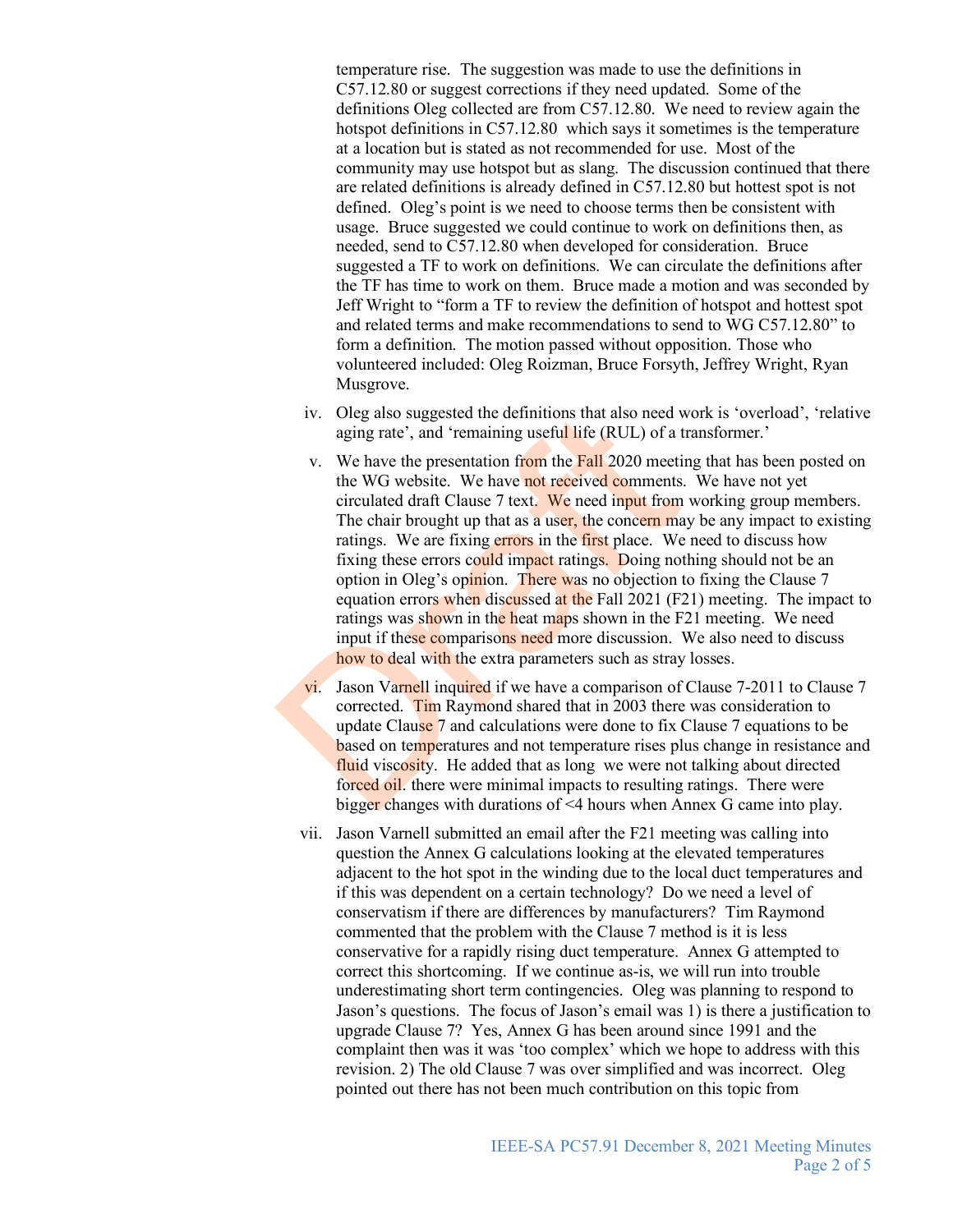transformer manufacturers.

- viii. Plans are for the definition task force to work on the definitions and circulate.
- ix. Joshua Gay, IEEE Staff, shared a few slides from a presentation that he can share. He reviewed what open source is. IEEE SA Open is available for open source projects that provides a platform and support. IEEE SA has a getting started guide. There are projects that have already used this platform. We can reference open source and either normative or informative. Undated normative references are possible. A request must be submitted to get the process started. If we think we will use open source, we should designate a lead and submit the request if we decide to use open source. It is a convenient way to deliver code to the community. There is no cost to use this platform for us. How do we maintain code if we don't have a PAR? The Transformers Committee would provide a lead to act as a point of contact. The latest P&P has policy to allow this and can be incorporated next time we update our P&P. Does the code have to be balloted with the document? Yes, it gets submitted as part of the myProject information for the ballot. The document PAR does not have to be updated to include open source – the open source request covers that. Joshua Gay will schedule a meeting with us to review the Open Source request.
- x. Action items: Annex A will be recirculated. The definition TF will do their work. We will circulate more information on the model.
- 7. The meeting was adjourned at 11:30 AM EST.

| <i>Chair:</i> David Wallach | Vice-Chair: Javier Arteaga | Secretary: Kumar Mani |
|-----------------------------|----------------------------|-----------------------|
|                             |                            |                       |

|             | source request covers that. Joshua Gay will schedule a meeting with<br>review the Open Source request. |                                                                                                                              |                                                     |  |
|-------------|--------------------------------------------------------------------------------------------------------|------------------------------------------------------------------------------------------------------------------------------|-----------------------------------------------------|--|
|             | X.                                                                                                     | Action items: Annex A will be recirculated. The definition TF will<br>work. We will circulate more information on the model. |                                                     |  |
|             | 7.                                                                                                     | The meeting was adjourned at 11:30 AM EST.                                                                                   |                                                     |  |
|             |                                                                                                        |                                                                                                                              |                                                     |  |
|             |                                                                                                        | Zero attendees requested membership at this meeting.                                                                         |                                                     |  |
|             |                                                                                                        |                                                                                                                              |                                                     |  |
|             |                                                                                                        |                                                                                                                              |                                                     |  |
|             |                                                                                                        |                                                                                                                              |                                                     |  |
|             | <b>Chair: David Wallach</b>                                                                            |                                                                                                                              | Vice-Chair: Javier Arteaga<br>Secretary: Kumar Mani |  |
|             |                                                                                                        |                                                                                                                              |                                                     |  |
| Attendance: |                                                                                                        |                                                                                                                              |                                                     |  |
|             |                                                                                                        |                                                                                                                              |                                                     |  |
| Role        | <b>First Name</b>                                                                                      | Last Name 1                                                                                                                  | <b>Affiliation</b>                                  |  |
| Guest       | Kayland                                                                                                | <b>Adams</b>                                                                                                                 | SPX Transformer Solutions, Inc.                     |  |
| Vice-Chair  | Javier                                                                                                 | Arteaga                                                                                                                      | Hitachi Energy                                      |  |
| Guest       | Suresh                                                                                                 | <b>Babanna</b>                                                                                                               | SPX Transformer Solutions, Inc.                     |  |
| Member      | Gilles                                                                                                 | Bargone                                                                                                                      | FISO Technologies Inc.                              |  |
| Guest       | Jared                                                                                                  | <b>Bates</b>                                                                                                                 | Oncor Electric Delivery                             |  |
| Guest       | Claude                                                                                                 | Beauchemin                                                                                                                   | TJH2b Analytical Services                           |  |
| Member      | Wallace                                                                                                | Binder                                                                                                                       | <b>WBBinder Consultant</b>                          |  |
| Member      | Daniel                                                                                                 | Blaydon                                                                                                                      | Baltimore Gas & Electric                            |  |
| Member      | David                                                                                                  | Calitz                                                                                                                       | Siemens Energy                                      |  |
| Guest       | Scott                                                                                                  | Digby                                                                                                                        | Duke Energy                                         |  |
| Member      | Huan                                                                                                   | Dinh                                                                                                                         | Hitachi Energy                                      |  |
| Member      | Eric                                                                                                   | Doak                                                                                                                         | D4EnergySolutions LLC                               |  |
| Guest       | Don                                                                                                    | Dorris                                                                                                                       | <b>Nashville Electric Service</b>                   |  |
| Member      | Zachary                                                                                                | Draper                                                                                                                       | Delta-X Research Inc.                               |  |
|             |                                                                                                        |                                                                                                                              |                                                     |  |

## Attendance: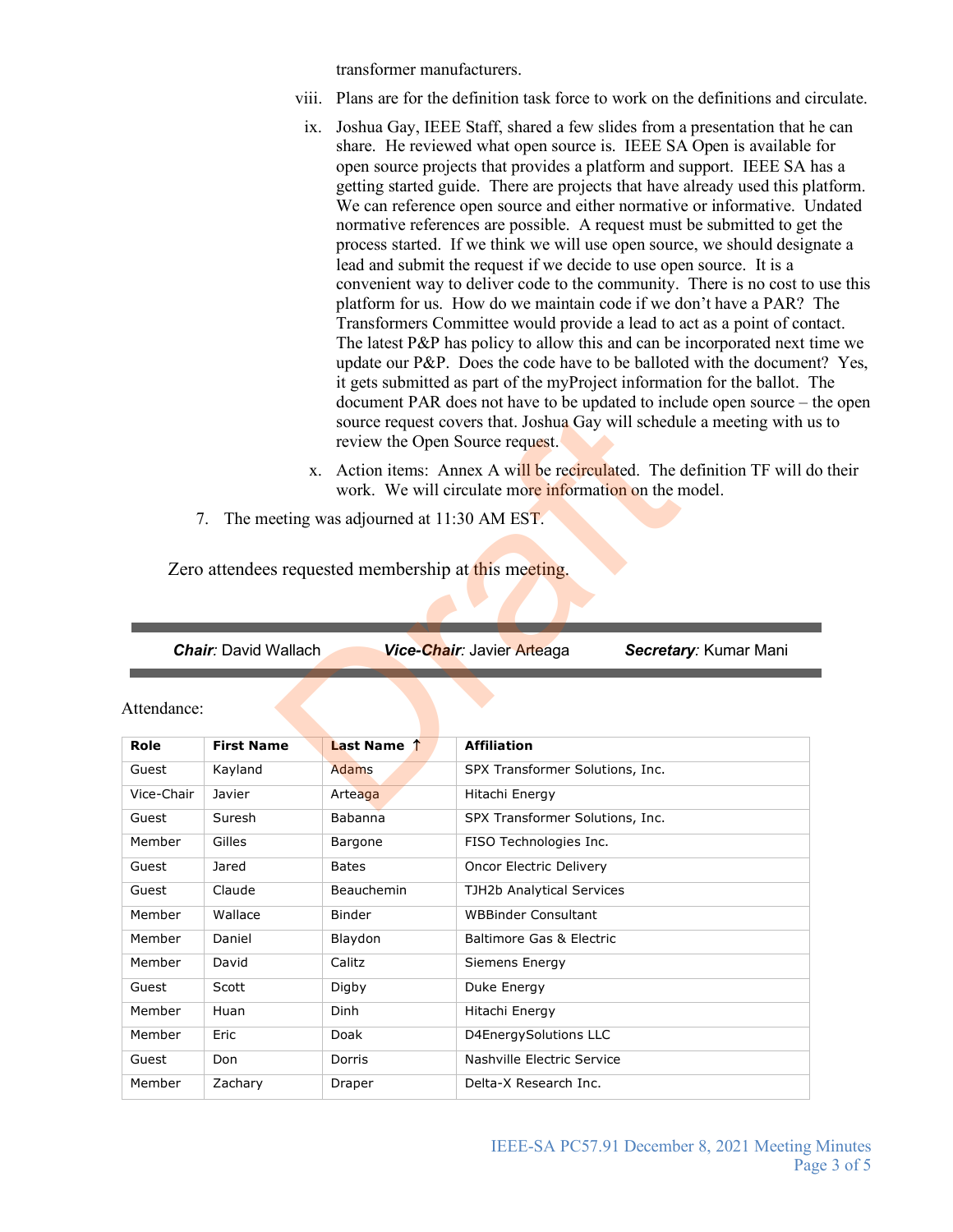| Role      | <b>First Name</b> | Last Name 1   | <b>Affiliation</b>                       |
|-----------|-------------------|---------------|------------------------------------------|
| Guest     | Marco             | Espindola     | Hitachi Energy                           |
| Guest     | Hugo              | <b>Flores</b> | Hitachi Energy                           |
| Member    | <b>Bruce</b>      | Forsyth       | Bruce Forsyth and Associates PLLC        |
| Member    | George            | Frimpong      | Hitachi Energy                           |
| Member    | Eduardo           | Garcia Wild   | Siemens Energy                           |
| Guest     | James             | Graham        | Weidmann Electrical Technology           |
| Guest     | <b>Bridget</b>    | Havens        | Ameren                                   |
| Member    | Roger             | Hayes         | <b>General Electric</b>                  |
| Member    | Saramma           | Hoffman       | <b>PPL Electric Utilities</b>            |
| Guest     | Philip            | Hopkinson     | HVOLT Inc.                               |
| Member    | John              | John          | Virginia Transformer Corp.               |
| Guest     | Laszlo            | Kadar         | Hatch                                    |
| Member    | Stacey            | Kessler       | <b>TC Energy</b>                         |
| Guest     | Gary              | King          | <b>Howard Industries</b>                 |
| Member    | Egon              | Kirchenmayer  | Siemens Energy                           |
| Guest     | Dmitriy           | Klempner      | Southern California Edison               |
| Guest     | Donald            | Lamontagne    | Arizona Public Service Co.               |
| Member    | Weijun            | Li            | Braintree Electric Light Dept.           |
| Member    | Mario             | Locarno       | Doble Engineering Co.                    |
| Guest     | Tiffany           | Lucas, P.E.   | SPX Transformer Solutions, Inc.          |
| Guest     | Tim-Felix         | Mai           | <b>Siemens Energy</b>                    |
| Member    | Darrell           | Mangubat      | <b>Siemens Energy SAE</b>                |
| Secretary | Kumar             | Mani          | Duke Energy                              |
| Guest     | Balakrishnan      | Mani          | Virginia Transformer Corp.               |
| Guest     | Richard           | <b>Marek</b>  | Retired                                  |
| Member    | Terence           | Martin        | MarVen                                   |
| Member    | Lee               | Matthews      | <b>Howard Industries</b>                 |
| Guest     | Rashed            | Minhaz        | Transformer Consulting Services Inc.     |
| Member    | Emilio            | Morales-Cruz  | Qualitrol Company LLC                    |
| Member    | Anatoliy          | Mudryk        | Camlin Power                             |
| Guest     | Ryan              | Musgrove      | Oklahoma Gas & Electric                  |
| Member    | Ali               | Naderian      | METSCO Energy Solutions Inc.             |
| Guest     | Anastasia         | O'Malley      | Consolidated Edison Co. of NY            |
| Guest     | Patrick           | Picher        | Hydro-Quebec IREQ                        |
| Guest     | Alvaro            | Portillo      | Ing. Alvaro Portillo                     |
| Guest     | Ion               | Radu          | Hitachi Energy                           |
| Member    | Timothy           | Raymond       | Electric Power Research Institute (EPRI) |
| Guest     | John              | Reagan        | <b>RWE Renewables</b>                    |
| Guest     | Jonathan          | Reimer        | FortisBC                                 |
| Member    | Oleg              | Roizman       | IntellPower Pty Ltd                      |
| Guest     | Dinesh            | Sankarakurup  | Duke Energy                              |
| Guest     | Alan              | Sbravati      | Cargill, Inc.                            |